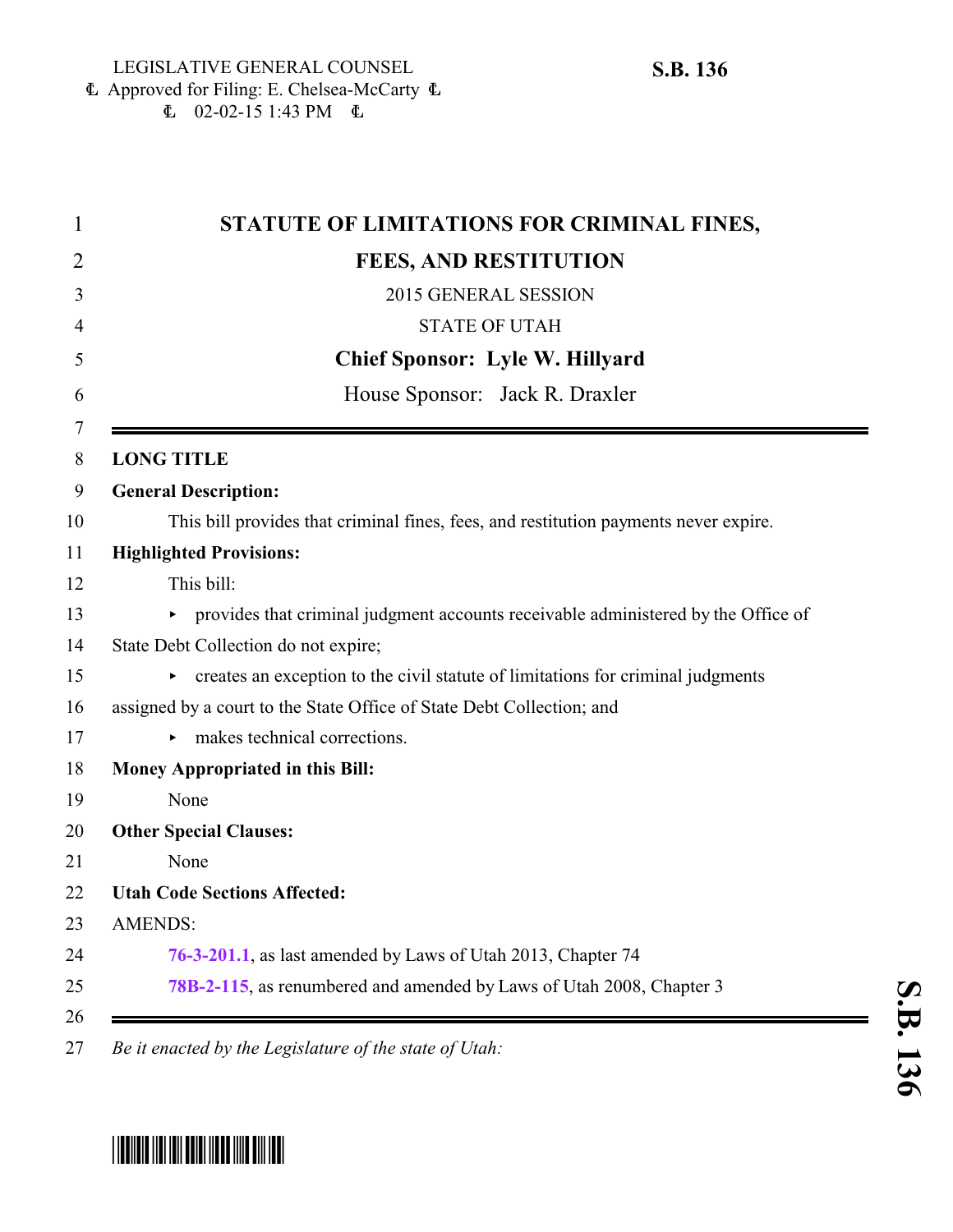<span id="page-1-0"></span>**S.B. 136 02-02-15 1:43 PM**

| 28 | Section 1. Section 76-3-201.1 is amended to read:                                                     |
|----|-------------------------------------------------------------------------------------------------------|
| 29 | 76-3-201.1. Collection of criminal judgment accounts receivable.                                      |
| 30 | (1) As used in this section:                                                                          |
| 31 | $\left[$ (a) "Criminal judgment accounts receivable" means any amount due the state arising           |
| 32 | from a criminal judgment for which payment has not been received by the state agency that is          |
| 33 | servicing the debt.                                                                                   |
| 34 | [(b) "Accounts receivable" includes unpaid fees, overpayments, fines, forfeitures,                    |
| 35 | surcharges, costs, interest, penalties, restitution to victims, third party claims, claims,           |
| 36 | reimbursement of a reward, and damages.]                                                              |
| 37 | (a) "Accounts receivable" includes unpaid fees, overpayments, fines, forfeitures,                     |
| 38 | surcharges, costs, interest, penalties, restitution to victims, third party claims, claims,           |
| 39 | reimbursement of a reward, and damages.                                                               |
| 40 | (b) "Criminal judgment accounts receivable" means any amount due the state arising                    |
| 41 | from a criminal judgment for which payment has not been received by the state agency that is          |
| 42 | servicing the debt.                                                                                   |
| 43 | (2) (a) A criminal judgment account receivable ordered by the court as a result of                    |
| 44 | prosecution for a criminal offense may be collected by any means authorized by law for the            |
| 45 | collection of a civil judgment.                                                                       |
| 46 | (b) (i) The court may permit a defendant to pay a criminal judgment account receivable                |
| 47 | in installments.                                                                                      |
| 48 | (ii) In the district court, if the criminal judgment account receivable is paid in                    |
| 49 | installments, the total amount due shall include all fines, surcharges, postjudgment interest, and    |
| 50 | fees.                                                                                                 |
| 51 | (c) Upon default in the payment of a criminal judgment account receivable or upon                     |
| 52 | default in the payment of any installment of that receivable, the criminal judgment account           |
| 53 | receivable may be collected as provided in this section or Subsection $77-18-1(9)$ or $(10)$ , and by |
| 54 | any means authorized by law for the collection of a civil judgment.                                   |
| 55 | (3) When a defendant defaults in the payment of a criminal judgment account                           |
| 56 | receivable or any installment of that receivable, the court, on motion of the prosecution, victim,    |
| 57 | or upon its own motion may:                                                                           |
| 58 | (a) order the defendant to appear and show cause why the default should not be treated                |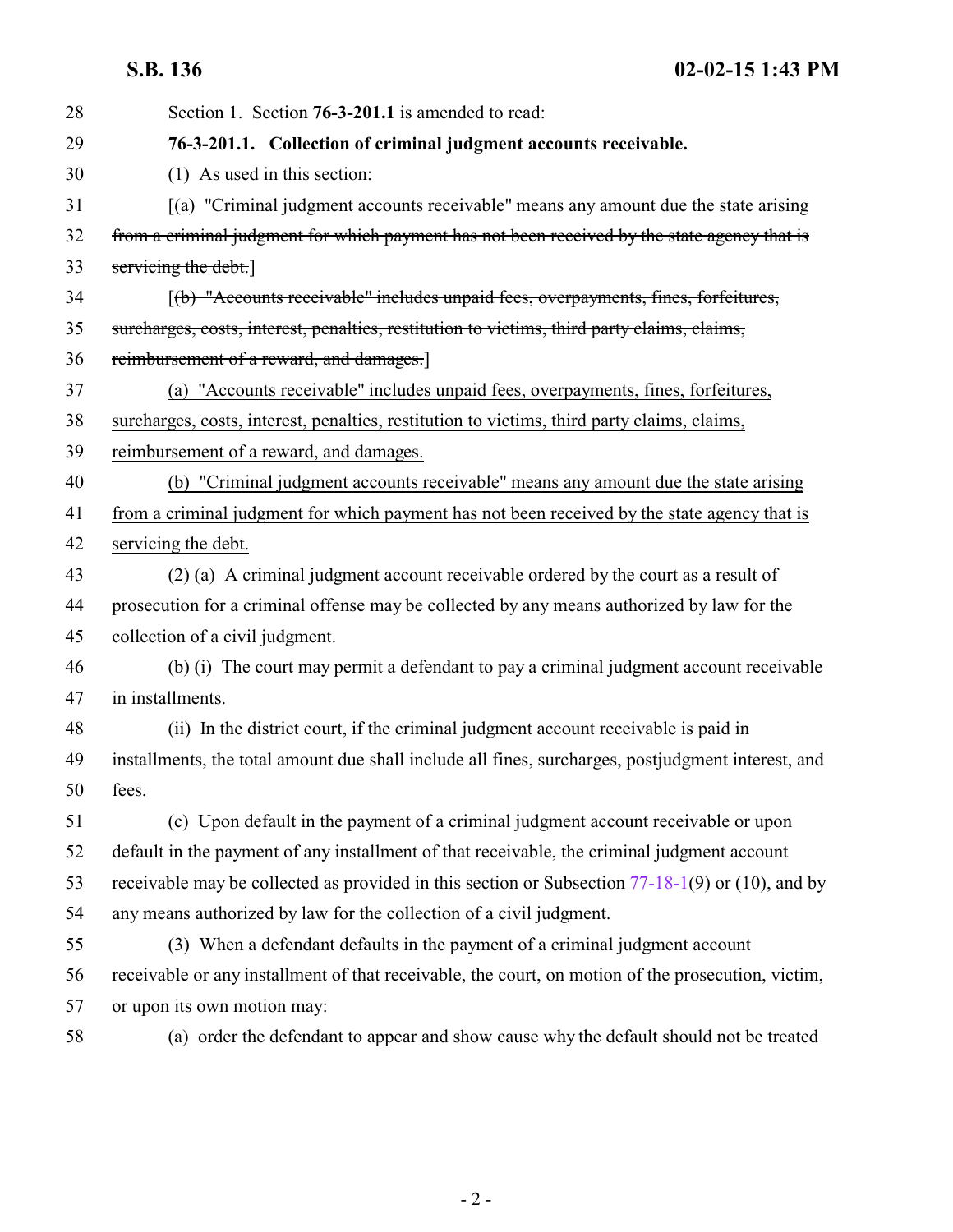## **02-02-15 1:43 PM S.B. 136**

| 59 | as contempt of court; or                                                                          |
|----|---------------------------------------------------------------------------------------------------|
| 60 | (b) issue a warrant of arrest.                                                                    |
| 61 | (4) (a) Unless the defendant shows that the default was not attributable to an                    |
| 62 | intentional refusal to obey the order of the court or to a failure to make a good faith effort to |
| 63 | make the payment, the court may find that the default constitutes contempt.                       |
| 64 | (b) Upon a finding of contempt, the court may order the defendant committed until the             |
| 65 | criminal judgment account receivable, or a specified part of it, is paid.                         |
| 66 | (5) If it appears to the satisfaction of the court that the default is not contempt, the          |
| 67 | court may enter an order for any of the following or any combination of the following:            |
| 68 | (a) require the defendant to pay the criminal judgment account receivable or a specified          |
| 69 | part of it by a date certain;                                                                     |
| 70 | (b) restructure the payment schedule;                                                             |
| 71 | (c) restructure the installment amount;                                                           |
| 72 | (d) except as provided in Section 77-18-8, execute the original sentence of                       |
| 73 | imprisonment;                                                                                     |
| 74 | (e) start the period of probation anew;                                                           |
| 75 | (f) except as limited by Subsection (6), convert the criminal judgment account                    |
| 76 | receivable or any part of it to compensatory service;                                             |
| 77 | (g) except as limited by Subsection (6), reduce or revoke the unpaid amount of the                |
| 78 | criminal judgment account receivable; or                                                          |
| 79 | (h) in the court, record the unpaid balance of the criminal judgment account receivable           |
| 80 | as a civil judgment and transfer the responsibility for collecting the judgment to the Office of  |
| 81 | State Debt Collection.                                                                            |
| 82 | (6) In issuing an order under this section, the court may not modify the amount of the            |
| 83 | judgment of complete restitution.                                                                 |
| 84 | (7) Whether or not a default constitutes contempt, the court may add to the amount                |
| 85 | owed the fees established under Subsection $63A-3-502(4)(g)$ and postjudgment interest.           |
| 86 | $(8)$ (a) (i) If a criminal judgment account receivable is past due in a case supervised by       |
| 87 | the Department of Corrections, the judge shall determine whether to record the unpaid balance     |
| 88 | of the account receivable as a civil judgment.                                                    |
| 89 | (ii) If the judge records the unpaid balance of the account receivable as a civil                 |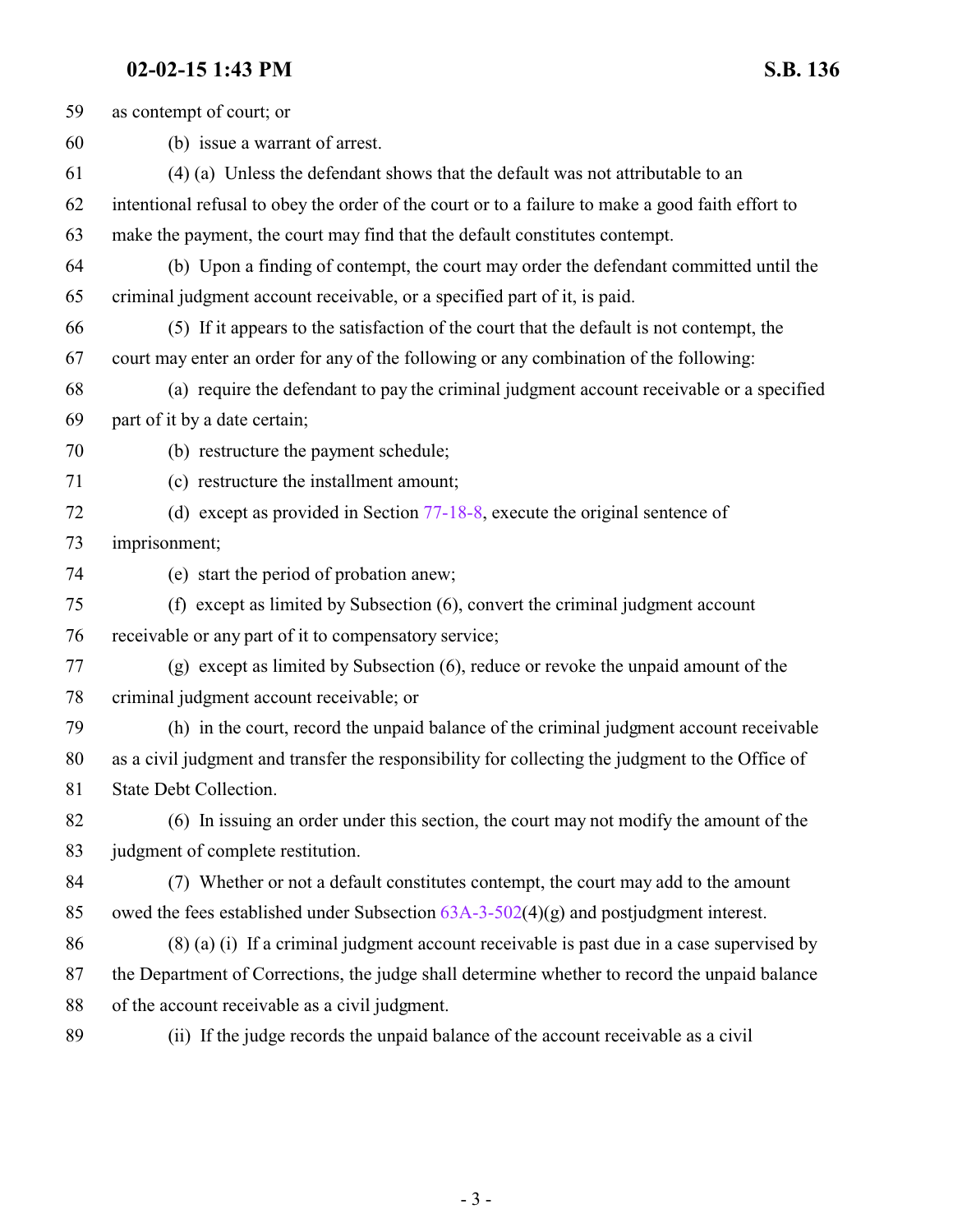<span id="page-3-0"></span> judgment, the judge shall transfer the responsibility for collecting the judgment to the Office of State Debt Collection. (b) If a criminal judgment account receivable in a case not supervised by the Department of Corrections is past due, the court may, without a motion or hearing, record the unpaid balance of the criminal judgment account receivable as a civil judgment and transfer the responsibility for collecting the account receivable to the Office of State Debt Collection. (c) If a criminal judgment account receivable in a case not supervised by the Department of Corrections is more than 90 days past due, the district court shall, without a motion or hearing, record the unpaid balance of the criminal judgment account receivable as a civil judgment and transfer the responsibility for collecting the criminal judgment account receivable to the Office of State Debt Collection. (9) (a) When a fine, forfeiture, surcharge, cost permitted by statute, fee, or an order of restitution is imposed on a corporation or unincorporated association, the person authorized to make disbursement from the assets of the corporation or association shall pay the obligation 104 from those assets. (b) Failure to pay the obligation may be held to be contempt under Subsection (3). (10) The prosecuting attorney may collect restitution [in] on behalf of a victim. (11) (a) Criminal judgment accounts receivable are not subject to civil statutes of limitations and expire only upon payment in full. (b) This Subsection (11) applies to all criminal judgment accounts receivable not paid 110 in full on or before May 12, 2015. Section 2. Section **78B-2-115** is amended to read: **78B-2-115. Actions by state or other governmental entity.** Except for the provisions of Section [78B-2-116](http://le.utah.gov/UtahCode/SectionLookup.jsp?section=78b-2-116&session=2015GS), and the collection of criminal fines, fees, and restitution by the Office of State Debt Collection in accordance with Sections [63A-3-502](http://le.utah.gov/UtahCode/SectionLookup.jsp?section=63a-3-502&session=2015GS) and [76-3-201.1](#page-1-0), the limitations in this chapter apply to actions brought in the name of or for the benefit of the state or other governmental entity the same as to actions by private parties.